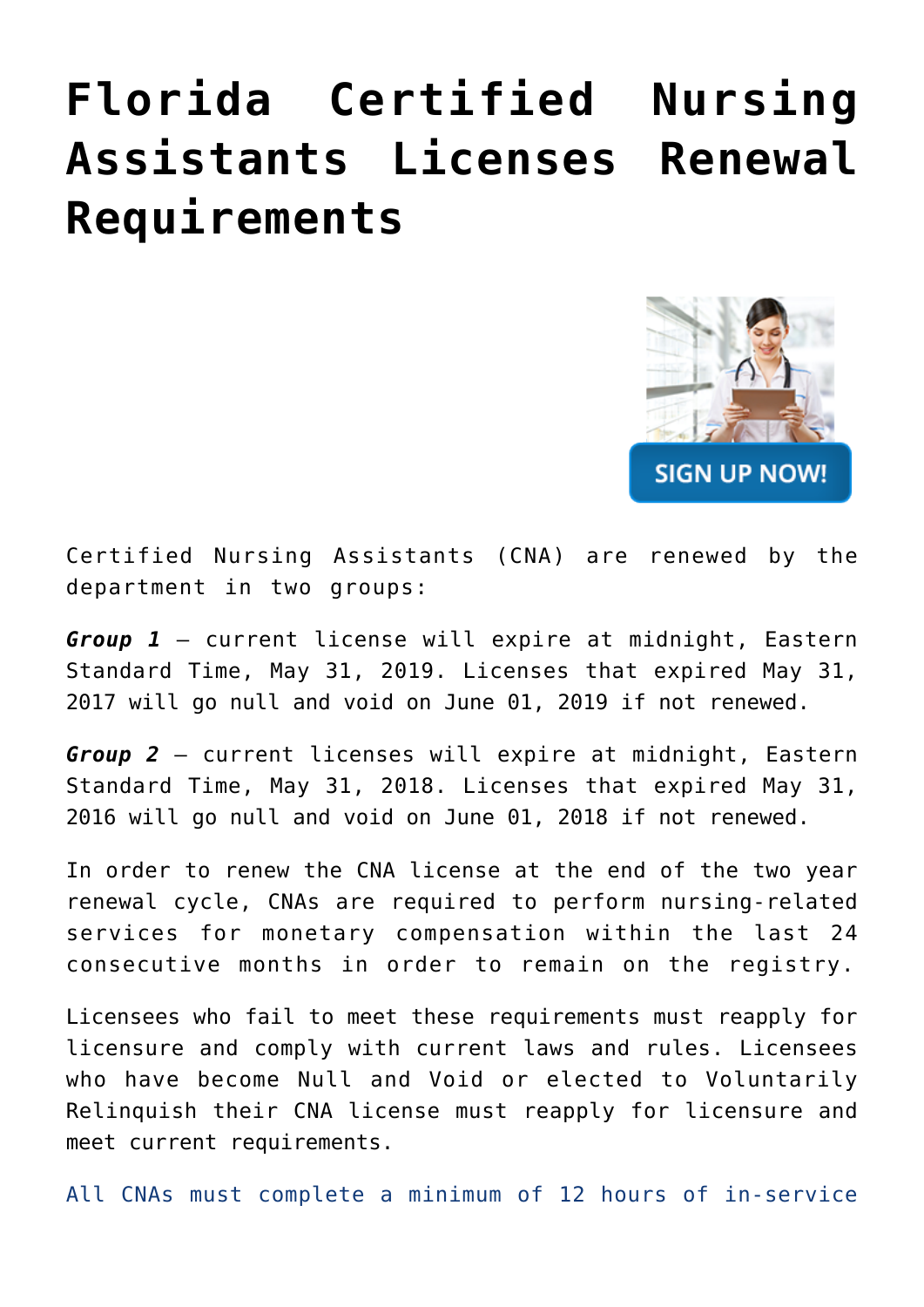training each calendar year. Every 2 years, in-service training hours shall include, but are not limited to, the following areas:

- Bloodborne Pathogens, Infection Control
- Domestic Violence
- Medical Record Documentation and Legal Aspects Appropriate to Nursing Assistants
- Resident Rights
- Communication with cognitively impaired clients
- CPR skills
- Medical Error Prevention and Safety

## **Florida Administrative Code**

[Section 64B9-15.011:](https://www.flrules.org/gateway/RuleNo.asp?title=CERTIFIED%20NURSING%20ASSISTANTS&ID=64B9-15.011) In-Service Training Requirements for Certified Nursing Assistants

[Section 64B-11.001:](https://www.flrules.org/gateway/RuleNo.asp?title=MAINTENANCE%20OF%20MEDICAL%20RECORDS&ID=64B-11.001) Certified Nursing Assistant Certification Renewal

## **To Renew go**

**to: [http://floridasnursing.gov/renewals/certified-nursing-assi](http://floridasnursing.gov/renewals/certified-nursing-assistant/) [stant/](http://floridasnursing.gov/renewals/certified-nursing-assistant/)**

If renewing **BEFORE** your license expires, your fees will be:

| $ $ Active to Active $ $ \$55.00* $ $                      |  |  |  |  |
|------------------------------------------------------------|--|--|--|--|
| If renewing AFTER your license expires, your fees will be: |  |  |  |  |

| $ \texttt{Active to Active} $ \$105.00* for those expired 5/31/2017 $ $ |  |  |  |  |  |  |
|-------------------------------------------------------------------------|--|--|--|--|--|--|
| If renewing 120 day Notified Delinquent, your fees will be:             |  |  |  |  |  |  |

## Active to Active **\$160.00\***

*\*CNA's Biennial Renewal Expiration date has been moved from December 31 to May 31. The pro-rated fee for the additional 5 months you will be licensed is included in your delinquent renewal fee. After you have been issued a May 31 expiration date you will be placed back on a two year renewal cycle.*